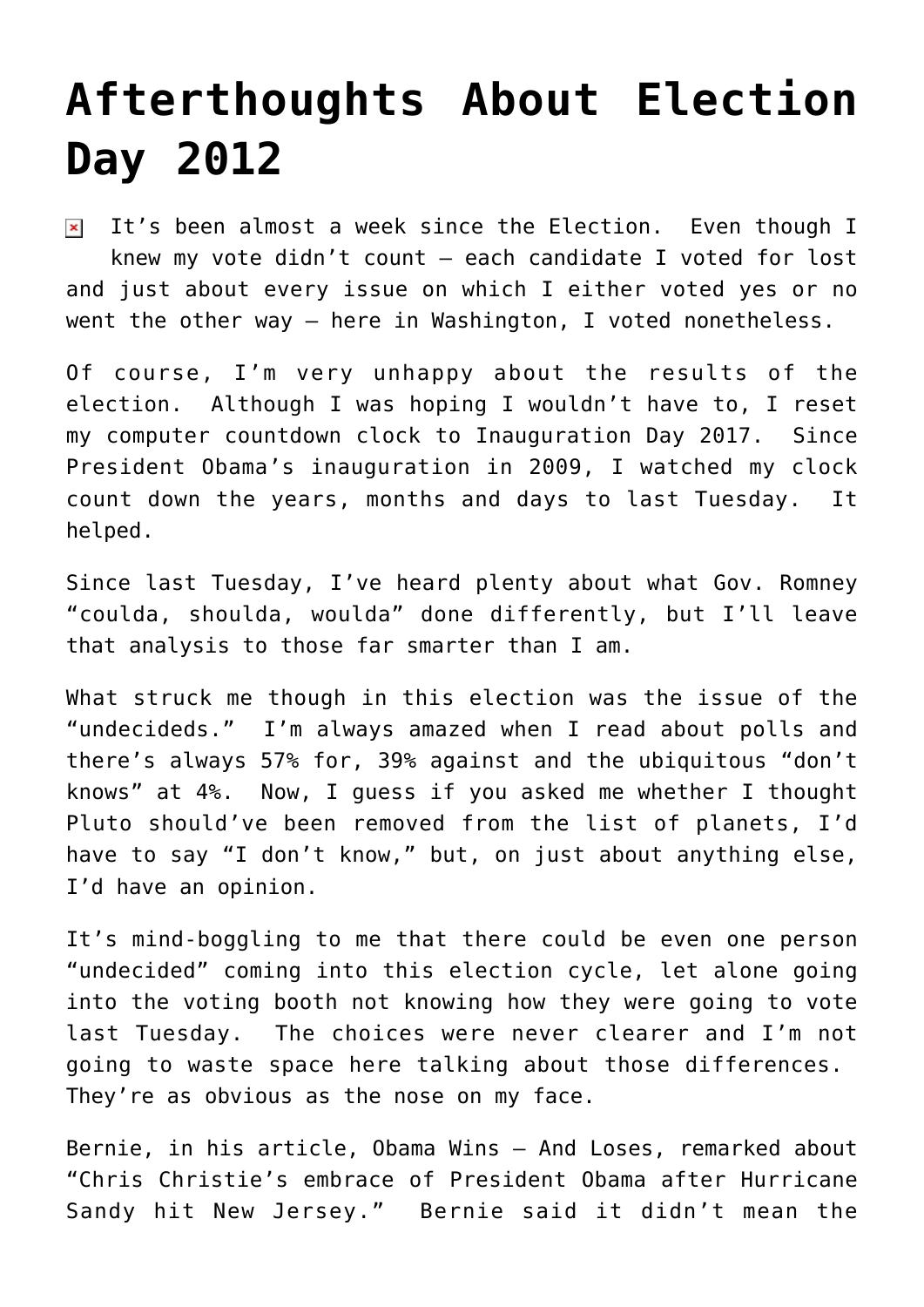Republican governor endorsed the President, "but it's a safe bet that it came off that way to independent and undecided voters." I commented that it's frightening to think that a photo op for both President Obama and Gov. Christie playing kissy-face could, even with the President's track record, sway an undecided voter.

But Bernie was right. According to exit polls reported on The O'Reilly Factor, 42% of voters said Obama's response to Hurricane Sandy was an important part of their decision. And when asked "when did you finally decide for whom to vote in the Presidential election?" 9% said in the last few days, 11% said in October, 9% said in September and 69% said before that.

When I saw the President with Gov. Christie, I chuckled because the first thing I saw was Mr. Obama wearing the same Presidential jacket all Presidents seem to wear after a disaster and my husband and I wondered whether President Bush actually left this one in the First Family's bedroom closet. Gov. Christie had to make nice with the President because he had his hand out for federal funds. It all seems so obvious.

So, my bottom line is, although I can't imagine one voter who could still be undecided when he or she woke up on November

 $6^{\text{th}}$ , I can't even begin to fathom why a photo opportunity for two politicians could make an impact on someone's vote. Even if the Messiah (as President Obama is referred to Sean Hannity) waved his hand and parted the waters and was able to make the waters of Hurricane Sandy recede, I still wouldn't have voted for him. But then that's me….

And by the way, shame on each and every Republican and Conservative who stayed home last week. No candidate is perfect, but not voting for Mr. Romney, for whatever reason, insured Mr. Obama a second term.

In the meantime, if anyone is interested, it's 4 years, 2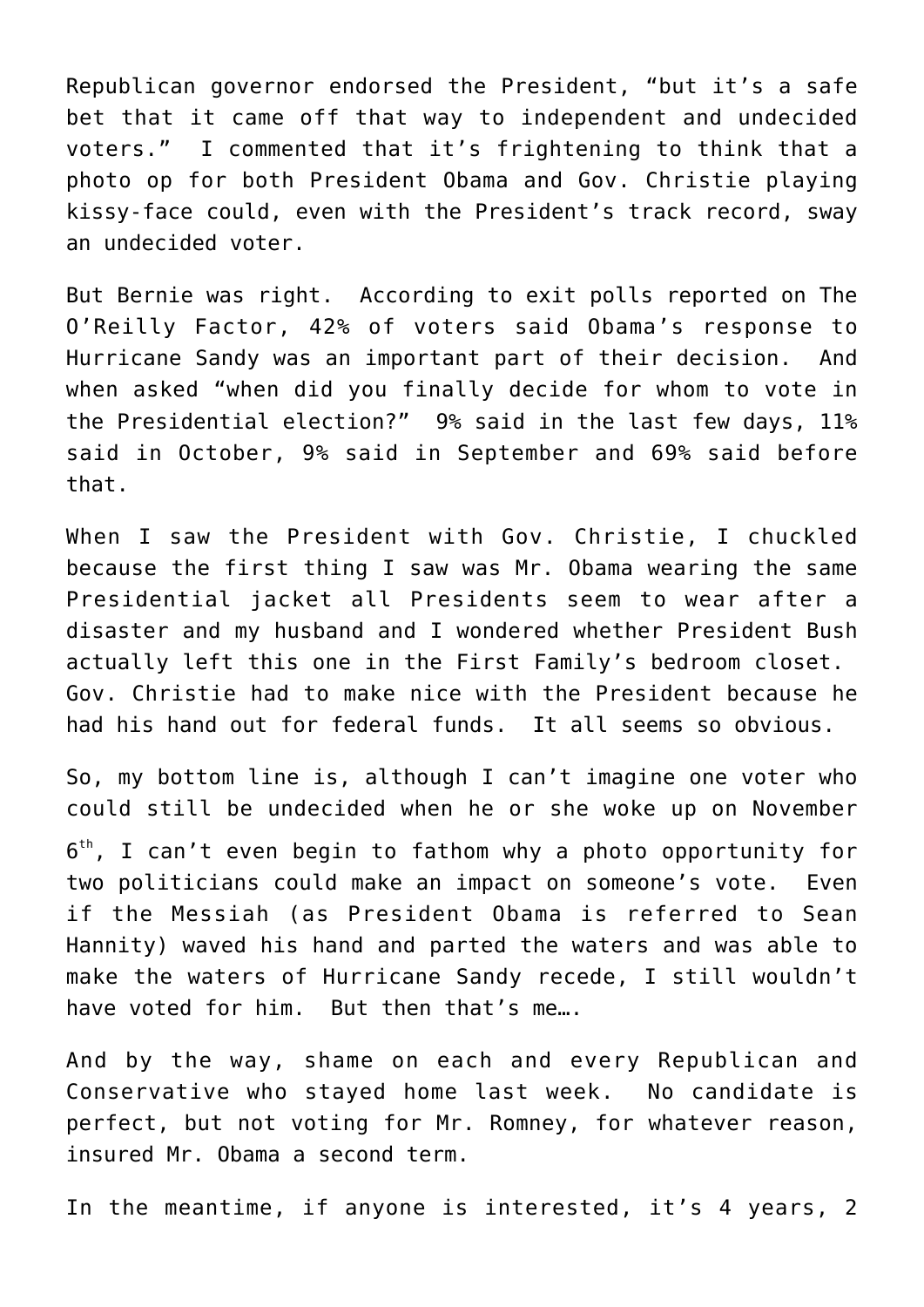months, 8 days, fourteens hours, 52 minutes….. to Inauguration Day 2017.

### **[President Mitt Romney](https://bernardgoldberg.com/president-mitt-romney/)**

The title of my latest book, *Barack Obama, You're Fired! (And Don't Bother Asking for a Letter of Recommendation)*, is more than an example of wishful thinking. I am convinced that this year, Christmas will fall on November 6th when Santa Claus, recognizing who's been naughty and who's been nice, will do the right thing and fill our Christmas stocking with Mitt Romney and a Republican Senate.

The part I don't get is why politicians who have been voted out of office in early November are then allowed to hang around until the third week of January, creating all sorts of mischief. What takes them so long to pack up and clear out? If you're fired from a job in the real world, you're expected to leave the premises and not let the door hit you in the backside. That being the case, why is a politician allowed 75 days to clean out his desk and hand over the keys? I mean, if we really wanted the stiff to keep voting, we wouldn't have elected the other guy.

Speaking of other guys, back in 2006, someone who seemed to have his head screwed on right said, "The fact that we are here today to debate raising America's debt limit is a sign of leadership failure. It is a sign that the U.S. Government cannot pay its own bills. It is a sign that we now depend on ongoing financial assistance from foreign countries to finance our Government's reckless fiscal policies. Increasing America's debt weakens us domestically and internationally. Leadership means 'the buck stops here.' Instead, Washington is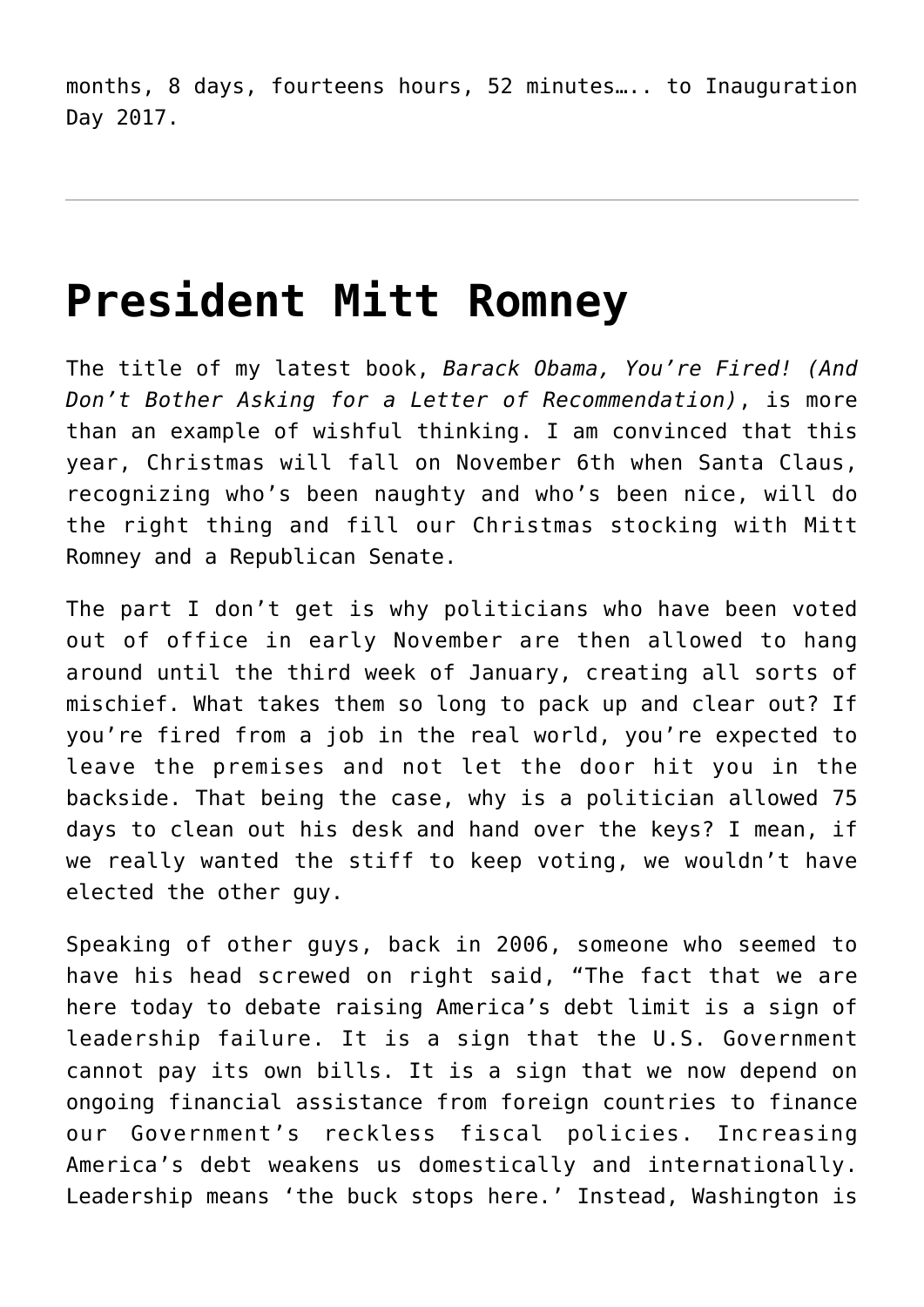shifting the burden of bad choices today onto the backs of our children and grandchildren. America has a debt problem and a failure of leadership. Americans deserve better."

Who would have ever guessed that Senator Obama would ever wind up being a speechwriter for Mitt Romney?

When it comes to currency manipulation, I have tried to figure out why it's so terrible when China does it, but not equally despicable when Ben Bernanke and the Federal Reserve engage in it in order to help finance Obama's profligate ways.

Left-wingers are always nattering on about separation of church and state, pretending that they're quoting verbatim from the Constitution, but they're never the least bit concerned about the actual gulf that exists between socialist policies and the Constitution.

Liberals are like those little toys that, once wound up by the media, their professors or political hacks like Bill Clinton, Dick Durbin and Al Franken, will shuffle off until they bump up against a wall of reality and logic. Because they can't get through the obstruction and because they refuse to learn from the experience, they just keep butting their tiny heads against the wall until they wind down and topple over.

It is for that reason that even after four years of the worst administration in America's history, they continue to rally around an arrogant, incompetent, flop like Obama. Who else but Obama would go on *The View* and actually refer to himself as "eye candy"? Who else but Obama would kill an annoying fly during a TV interview and boast, "That was pretty impressive, wasn't it? I got the sucker."

On the other hand, all things considered, bringing down the pesky insect was a lot more impressive than hogging all the glory after the Navy Seals risked their lives taking out Osama bin Laden.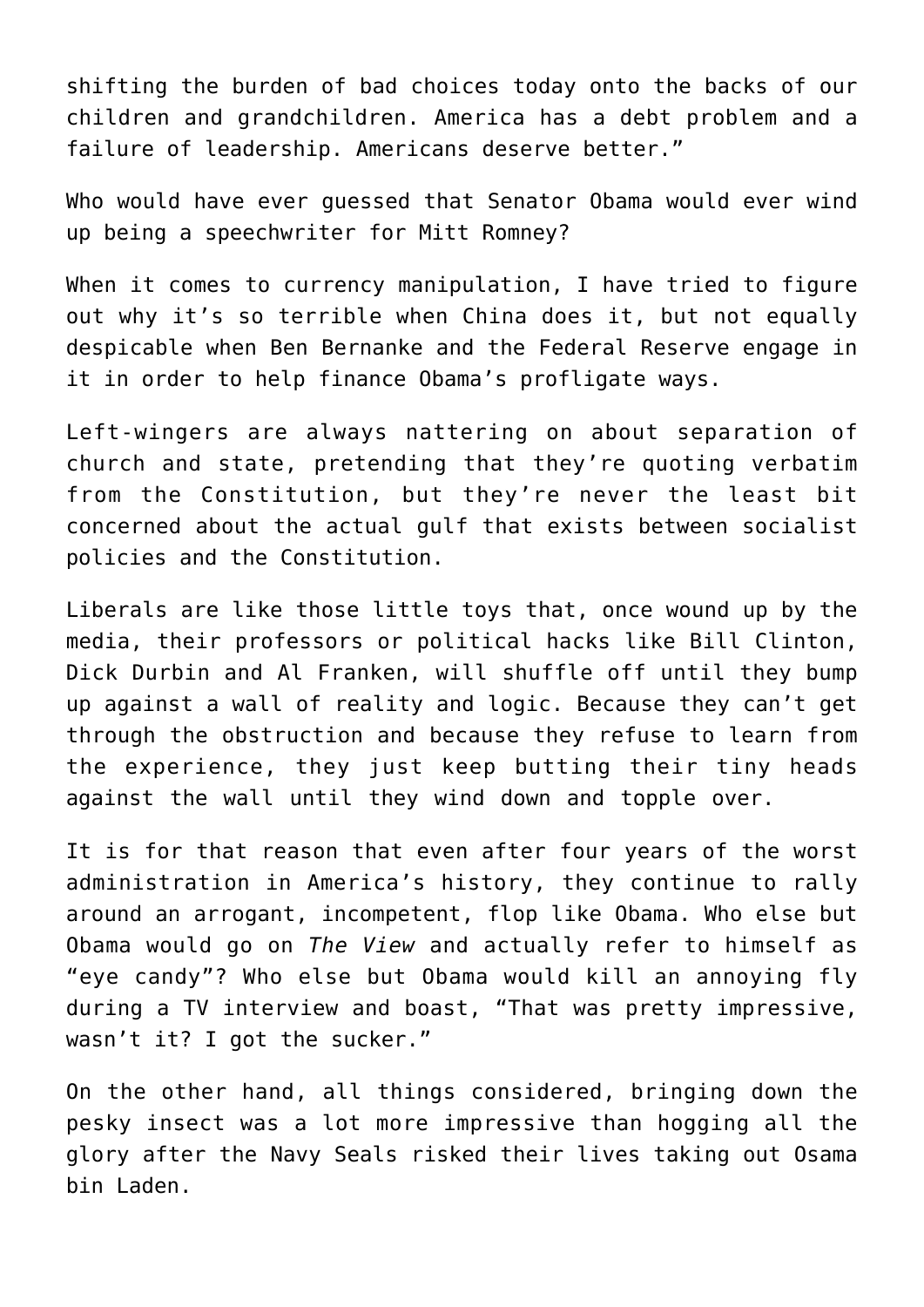I, along with most normal people, thought it was pretty creepy when Chris Matthews confessed, after listening to an Obama speech, that he had felt a thrill running up his leg.

Not to be outdone, left-wing columnist David Brooks once reminisced, "I remember distinctly sitting on Obama's couch, looking at his pant leg and its perfect crease, and thinking he's going to be president and, moreover, he'll be a very good president."

I wonder what it could possibly be about Barack Obama that leads left-wing pundits to channel their inner Barney Frank.

Finally, as much as I enjoyed the old-fashioned walloping that Romney gave Obama during the Denver debate, I got a lot more laughs out of guys like David Axelrod and Al Gore trying to explain it all away as if it had merely been a bad dream. The biggest kick of all was hearing Gore insist that the reason Obama appeared to be in a coma was because he had arrived in the Mile High City mere hours before the event.

Apparently, Gore was under the impression that Obama had walked the entire way.

I suppose at the very least we should all be grateful that for the first time ever, the big goof refrained from blaming a natural disaster on global warming.

©2012 [Burt Prelutsky](mailto:BurtPrelutsky@aol.com/). Comments? Write [BurtPrelutsky@aol.com](mailto:BurtPrelutsky@aol.com/).

#### **[Should Mitt Talk to Bill?](https://bernardgoldberg.com/should-mitt-talk-to-bill/)**

So I'm on with Bill O'Reilly and he says both Mitt Romney  $\pmb{\times}$ and President Obama should go on his program before Election Day. He knows the president won't take him up on the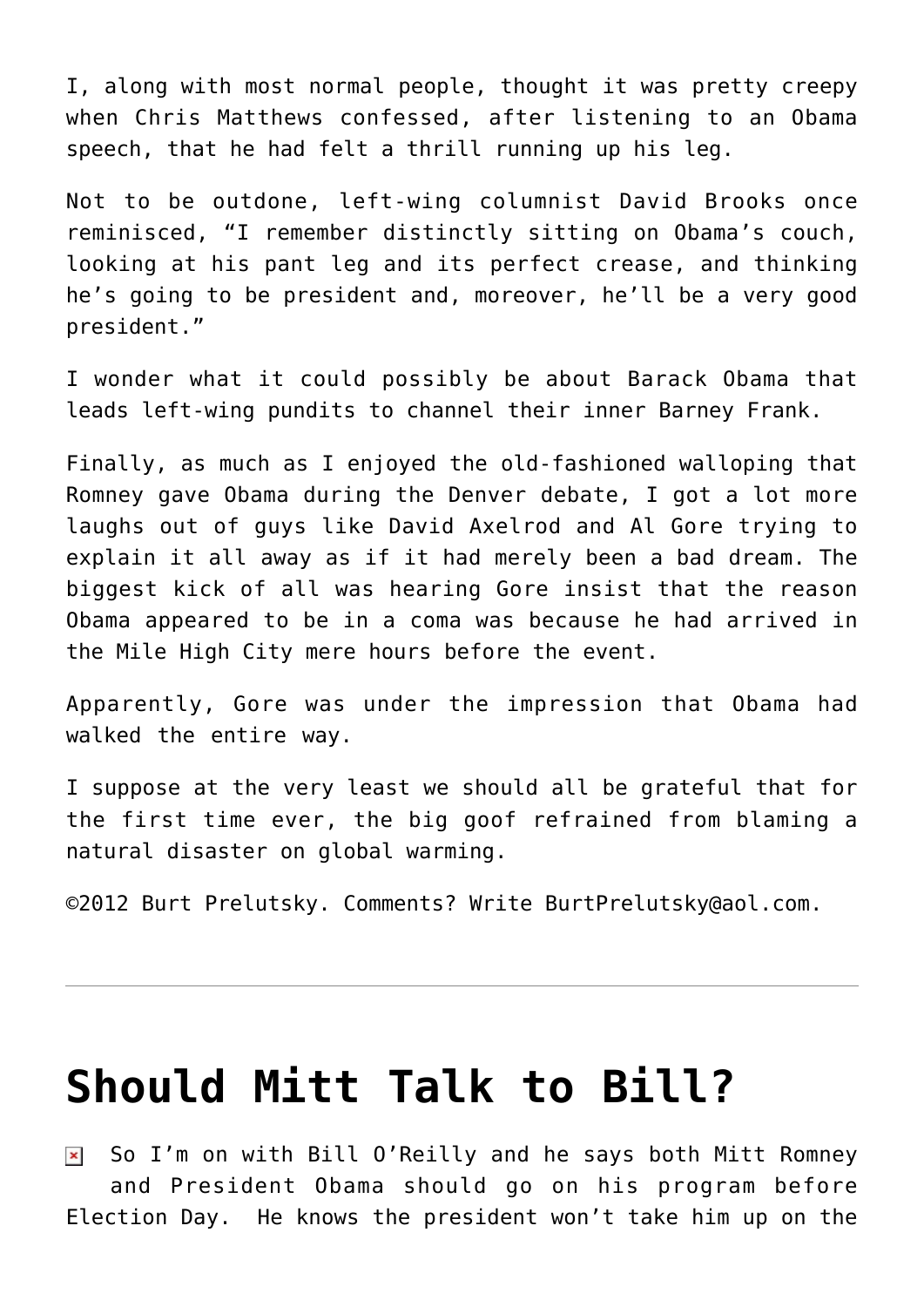offer, but he says Romney's people say they find the invitation "intriguing."

"Intriguing," we both agree translates into "No way, Jose!" But then Bill says he thinks it might happen.

Bill thinks it would be smart for Romney to go on the Factor, where he'd get 30 minutes to tell his story to a lot of people. I say, you're wrong Bill.

Here's why I would advise Romney to decline the offer. First, despite all the flak he takes, Bill is a journalist at heart. He's smart and fair and he won't ask softball questions like some others might. There'd be no "Obama is a jerk, right?" Or "don't you think Obama is even worse than Jimmy Carter?"

Bill would ask real questions. Let's say Romney hits them all out of the park for 29 and a half minutes. Then, Bill asks a question that neither Romney nor anyone else sees coming. A good, hard question. Let's say Romney muffs it, and in the process says something reminiscent of "I like firing people." He quickly explains what he really meant, maybe even apologizes for the awkward way he answered Bill's question … but, alas, it's too late.

The Obama campaign jumps all over the "gaffe," which is a word used to describe what happens when a politician slips and tells the truth, usually about something controversial. What happens next? Right! Obama's loyal base – the so-called mainstream media  $-$  jump all over the gaffe too.

So here we are with a few days left in the campaign and everybody is focused on Romney's lone "mistake." That's all reporters write and talk about.

Should Romney have gone on the Factor earlier in the campaign? Maybe. But now the potential upside just isn't worth the potential downside.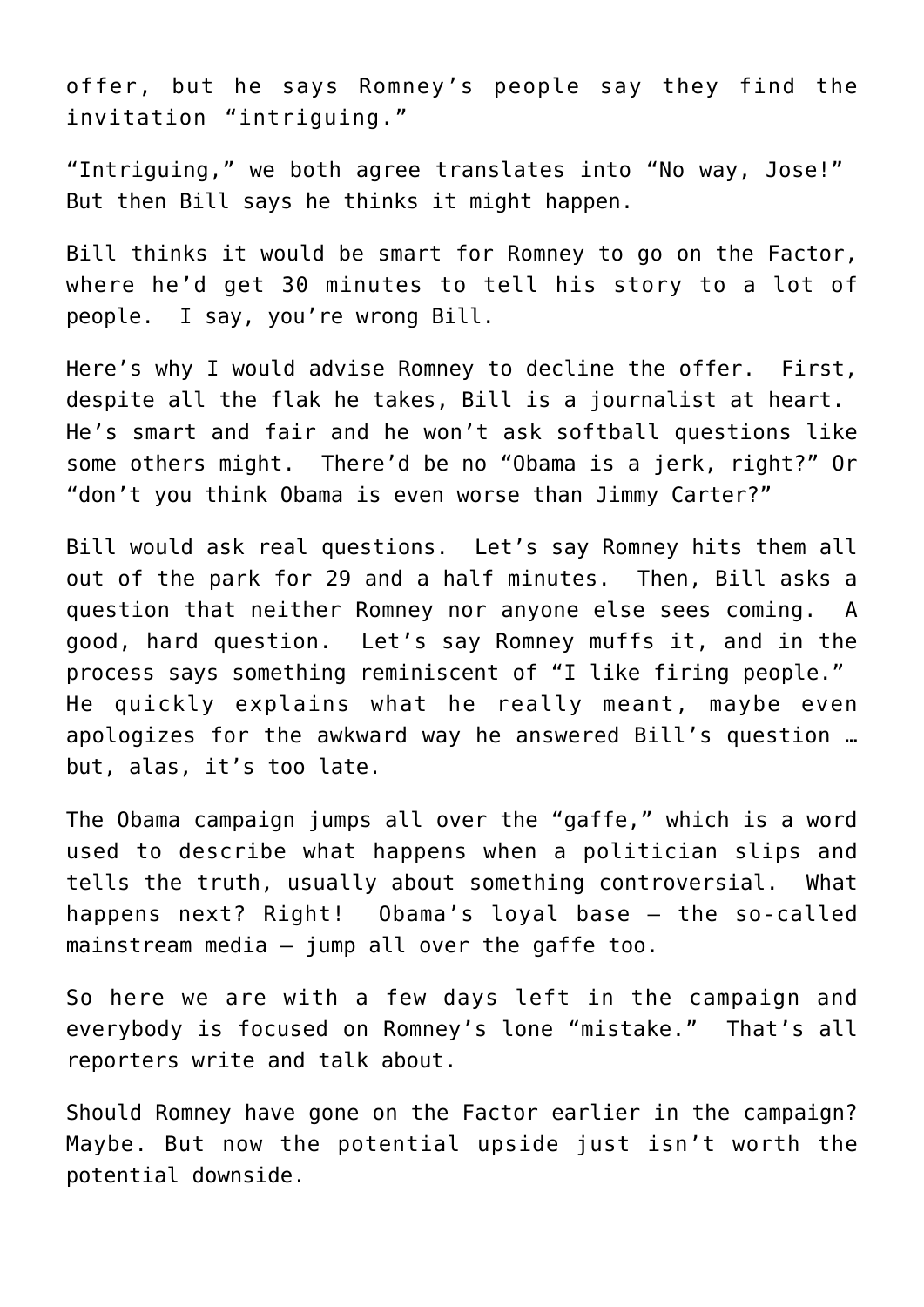# **[The Occupy Pennsylvania](https://bernardgoldberg.com/the-occupy-pennsylvania-avenue-movement/) [Avenue Movement](https://bernardgoldberg.com/the-occupy-pennsylvania-avenue-movement/)**

Some people were surprised that in their desperation to recover from some of the damage that Romney inflicted on Obama during the Denver debate, the Democrats sprang to the defense of Big Bird. Frankly, I saw it coming as soon as Romney told Jim Lehrer that as much as he liked Big Bird and Lehrer himself, he saw no good reason for the American taxpayer to subsidize Public Broadcasting.

It figured that when recent events in the Middle East confirmed that Obama's foreign policy is every bit as awful as his fiscal policy, the Great Pretender was going to throw up some silly smokescreen. One time, it was Sandra Fluke and her birth control pills. The next time, it was accusing Romney of being the Grim Reaper where cancer victims are concerned. It stood to reason that David Axelrod would send his hand puppet off to defend the world's tallest Muppet.

What Obama and his liberal enablers refuse to explain is why an outfit as rich as PBS requires a federal subsidy, financed with money borrowed from China. To suggest that PBS is any more educational than the Discovery channel or the History channel or Turner Classic Movies, for that matter, is absurd. The only thing that makes PBS stand out from the crowd is that it is as liberally biased as David Letterman and Joy Behar.

If PBS is so absolutely essential to American culture, I say let the same goofballs who are donating hundreds of millions of dollars to Obama's re-election campaign send their checks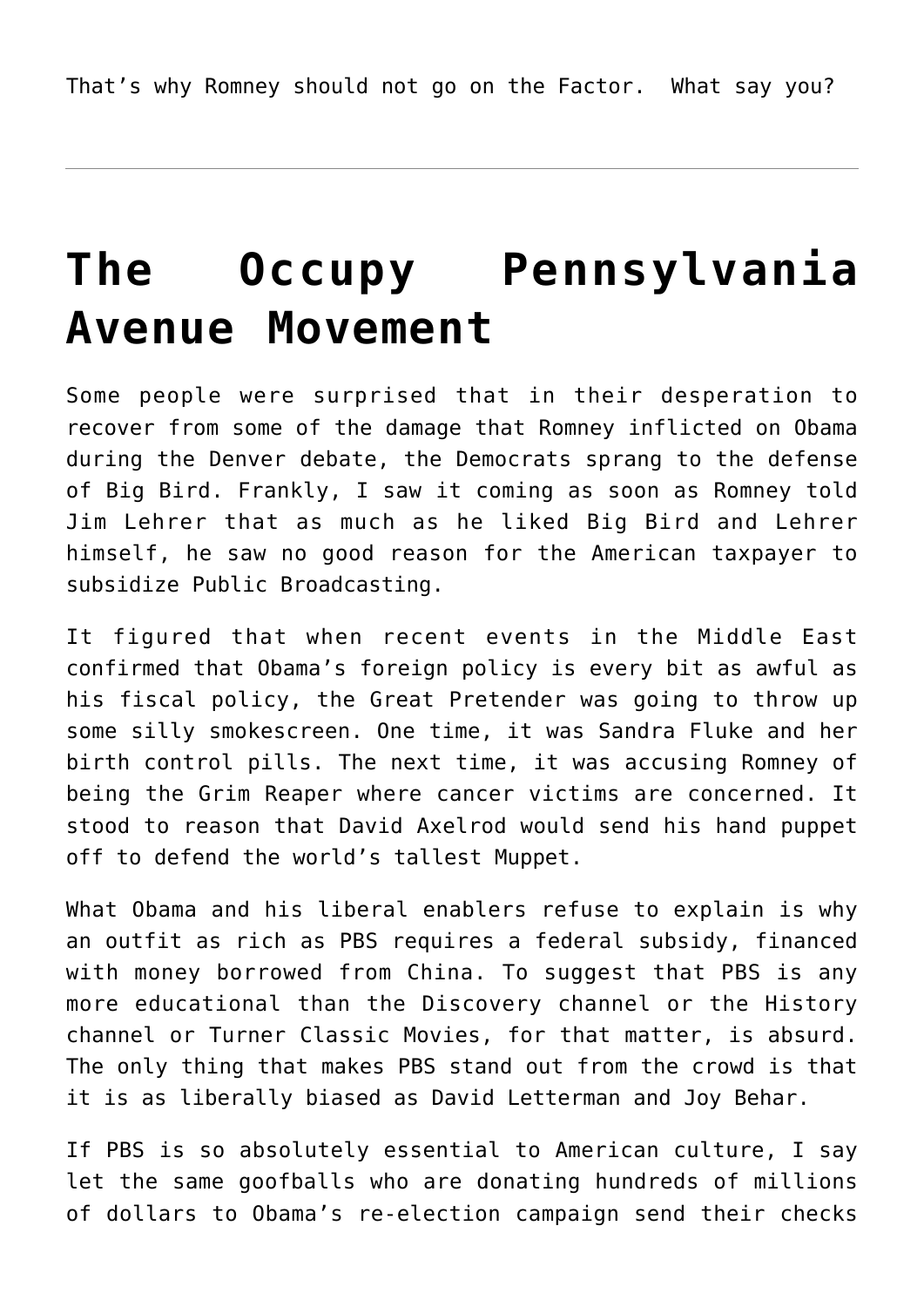to Big Bird, c/o *Sesame Street*. He can then further feather his extremely plush nest, proving once again that fowls and their money will soon be parted.

What Team Obama doesn't wish to discuss is why they denied additional security to the American consulate in Libya when Ambassador Stevens and others begged for protection leading up to 9/11, and why this administration then spent the week after the terrorist attack left the consulate in flames, the ambassador sodomized and murdered, and the al-Qaeda flag flying from the smoldering ruins, lying to the American people.

What is particularly revolting about what occurred in Benghazi is that nobody was actually surprised that the jihadists staged the attack on 9/11. What's more, it could have been easily averted. If Mrs. Obama had decided to take one of her countless vacations in Libya, instead of in Spain, Manhattan or Martha's Vineyard, and thrown a celebrity bash at the consulate, I can assure you that the Muslim thugs would never have breached security.

For that matter, is there any question that if Secretary of State Hillary Clinton had been in the neighborhood, the mob would not have gotten within a mile of Ambassador Stevens and his three colleagues?

They tell you that America isn't a monarchy, but don't you believe it.

For that matter, they also tell you that America is a democracy or, depending on the time of day, that it's a republic. But in either case, the voice of the majority is supposed to be the trump card. However, that didn't prevent judges from overturning photo ID laws, although the overwhelming majority of Americans are in favor of anything that prevents voter fraud from corrupting our elections.

Not too long ago, one judge threw out parts of Arizona's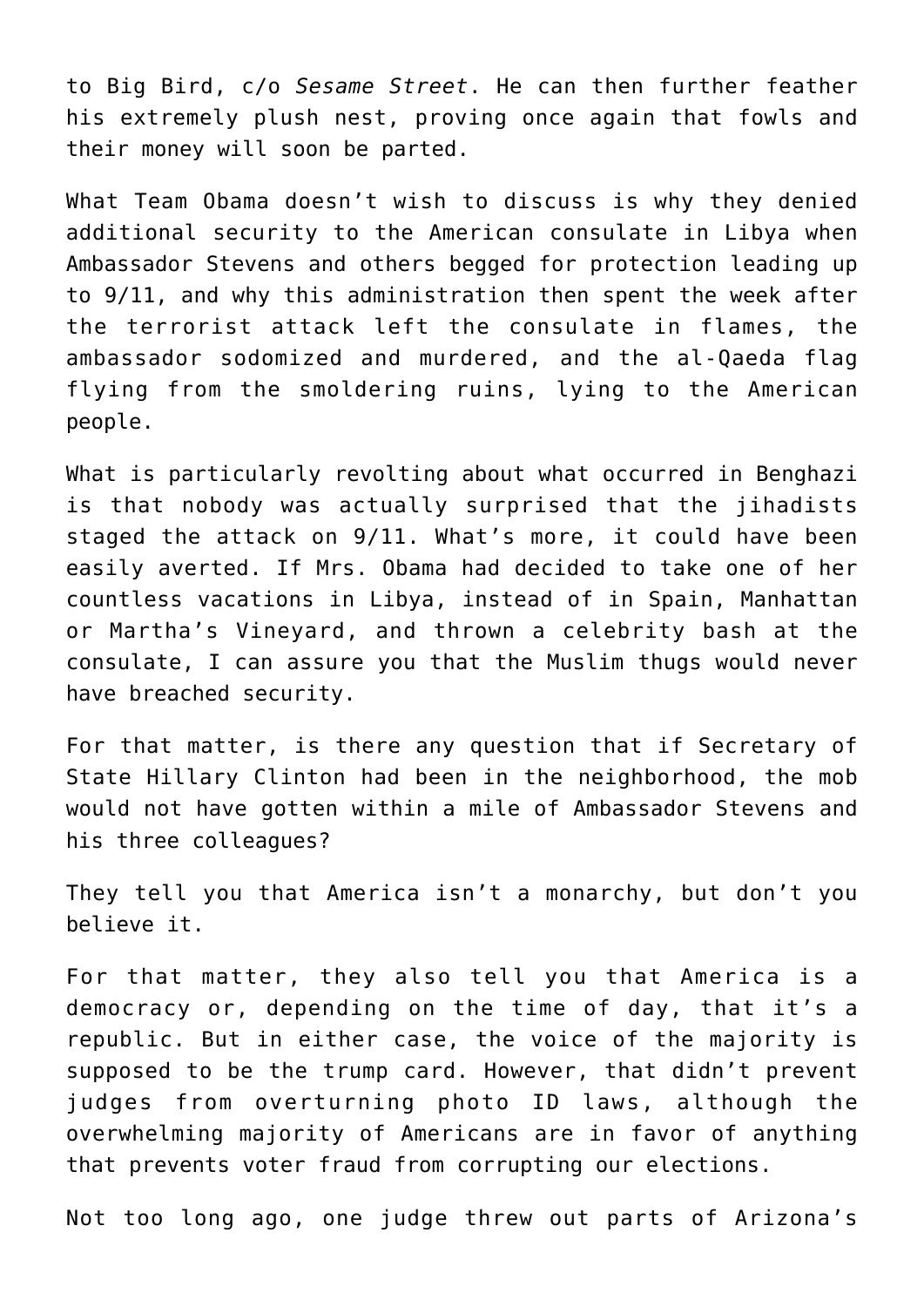immigration law and another over-ruled Wisconsin's legislation involving the negotiating rights of public sector unions. Over the past few decades, judges here in California have overruled honest elections involving capital punishment, illegal aliens and same-sex marriages.

When judges decide whether something is legitimate not on the basis of the Constitution, but merely on whether it squares with their personal bias, the ultimate victim is respect for the law.

©2012 [Burt Prelutsky](mailto:BurtPrelutsky@aol.com/). Comments? Write [BurtPrelutsky@aol.com](mailto:BurtPrelutsky@aol.com/).

When so many people objected to Obama's placing people like Sonia Sotomayor and Elena Kagan on the Supreme Court, it wasn't because we think a woman's place is in the home and not on the bench, but because during their hearings, they mentioned they thought they would be wonderful additions to the Court because of such things as their race, their gender and their overriding concern for social justice.

The significance of Lady Justice being blindfolded is because justice is supposed to be race, class and gender, neutral. And as I have written elsewhere, once you start augmenting justice with adjectives such as "social," you destroy the very thing that makes America exceptional. It means that you believe that there should be one sort of "justice" for whites and another for blacks, one sort for the poor and another for the rich, one sort for men and another for women or the sexually bewildered.

Finally, this just in: In news that has stunned the nation's capital, Barack Obama today announced that he is dropping Joe Biden from the ticket and replacing him with Big Bird.

In a prepared statement, Mr. Obama said, "My advisors think I'm nuts, but I've been hearing from millions of my fellow Americans. The folks are telling me they want the Bird, and I'm just the guy to give it to 'em."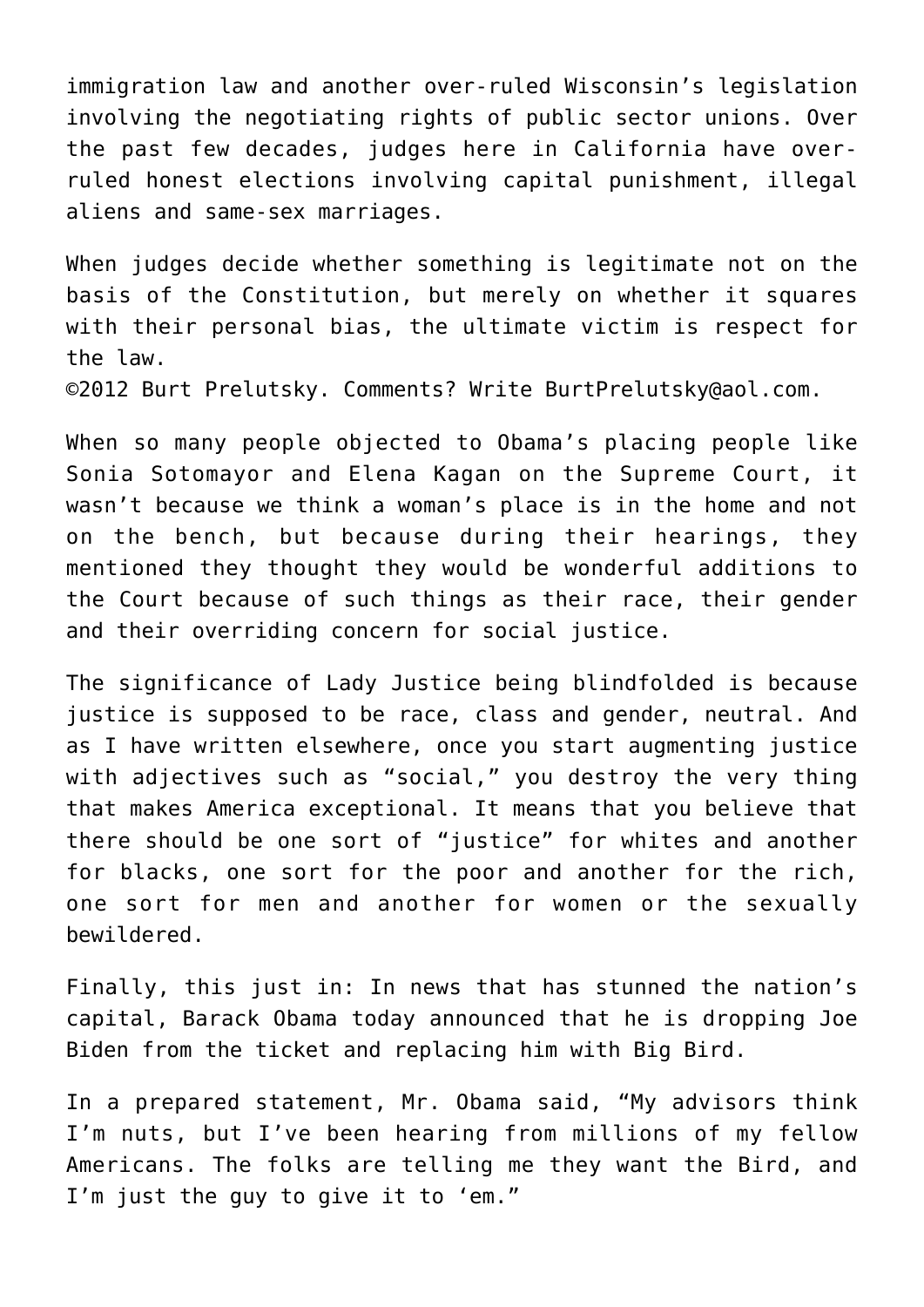#### **[Romney Won It on Points](https://bernardgoldberg.com/romney-won-it-on-points/)**

*After you've read this special bonus article, Burt hopes you'll enjoy [Deciphering the Left.](http://www.hdi3.wpengine.com/deciphering-the-left/)*

If the second presidential debate had been a prize fight, the ringside announcer would have said, "In the right corner, wearing white trunks, is Mitt ("The Gentleman Pugilist") Romney. In the left corner, wearing black trunks, are Barack ("The Low Blow Kid") Obama and Candy ("I Wuv You, Barack") Crowley.

I know that people were complaining about the replacement referees, who officiated at the first few football games this season, but at least they were merely incompetent, they didn't play favorites.

It figured that at a debate where the live audience was asked not to cheer or boo, the agreement would be broken by Michelle Obama, when she led the applause after Ms. Crowley backed up Obama's lie about referring to the Benghazi attack as an act of terrorism, in the Rose Garden, on 9/12.

In my eyes, Romney won the night. But he won on a decision. He would have scored a clear knockout if he had been more verbally aggressive. Instead, he came across weakest when he tried to come across strongest, as when he engaged in childish face-to-face squabbling with Obama. It was then that he lowered himself to his opponent's level.

If I had been prepping Romney for the debate, I would have made certain that he blasted Obama for lying about his plans for immigration reform. During his first two years in the White House, Obama had super majorities in the House and Senate. He didn't need a single Republican vote, as he proved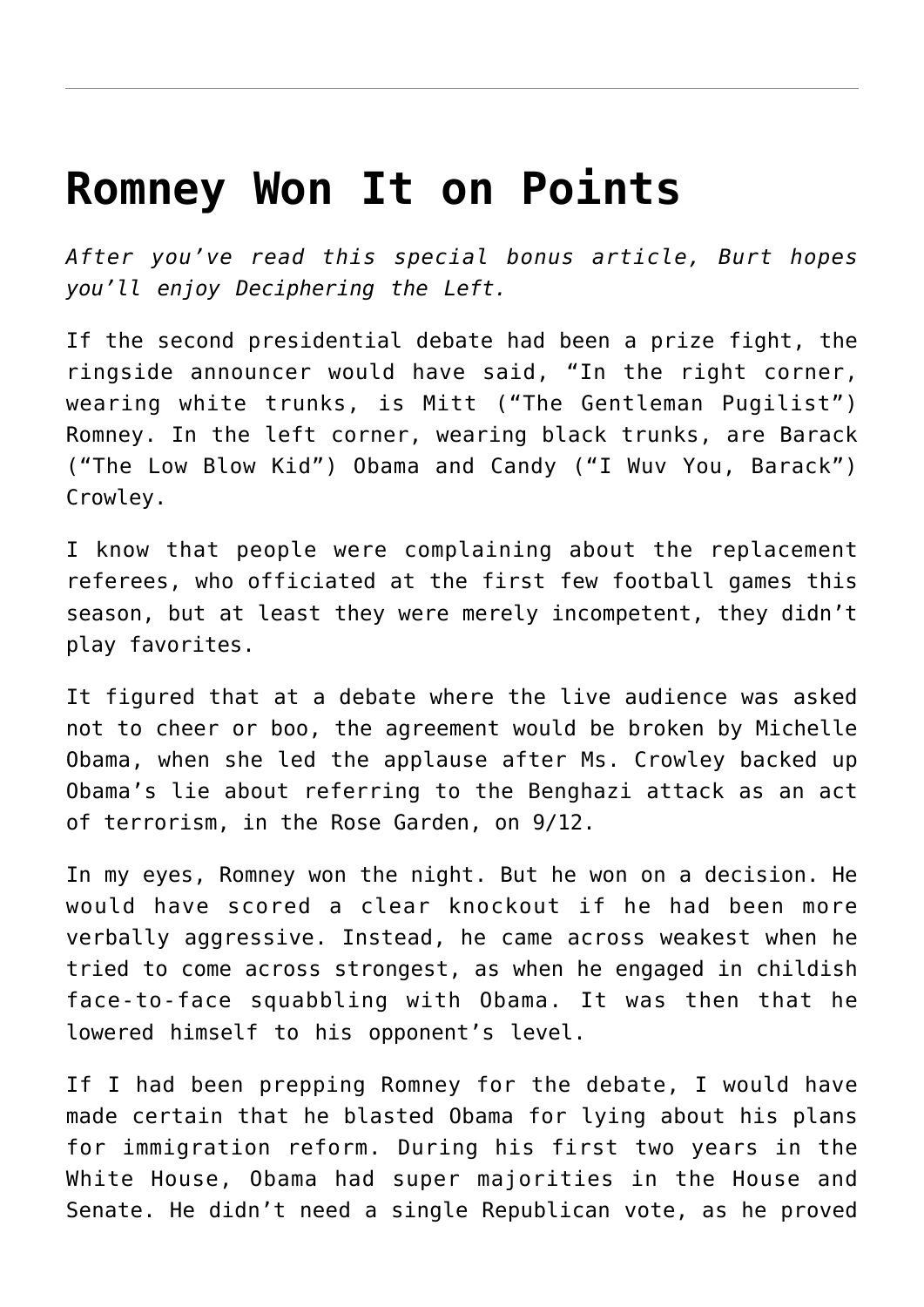all too well when he shoved through ObamaCare. In 2008, he lied to Hispanic voters and they rewarded him with two-thirds of their votes. We will have to wait and see if they are equally gullible this time around.

Romney missed a great chance during their exchanges on energy by neglecting to mention that not only had Obama done what he could to destroy the coal industry, to cut oil leases on federal land and doing nothing to counteract soaring gas prices, but he squandered billions of tax dollars investing in solar and wind companies like Solyndra, which quickly went belly up. Apparently, the only collateral these outfits required was proof that their CEOs had donated big money to Obama's war chest.

What's more, when asked about the reason that gas is two or three times more expensive in 2012 than when he entered office, Obama said it's because the economy was so weak in 2009. That is perhaps the looniest answer to a question I've ever heard. If the state of the economy had anything to do with the price of gas, shouldn't the price be the same or even lower in 2012?

Romney also goofed when he let Obama get away with defending Planned Parenthood for providing cancer screenings. They do not offer those services. They merely refer women to places where they are done. Planned Parenthood, which, on top of everything else, flies under false colors, and should be called Planned Non-Parenthood, is in fact the world's largest abortion mill.

He might also have pointed out that the actual "War on Women" is being waged in the Obama White House, where women doing the exact same job as men, and not an arbitrarily determined comparable job, are paid less than their male counterparts.

When it comes to capitalism, Romney would have done well to point out that Obama is vehemently opposed to the free market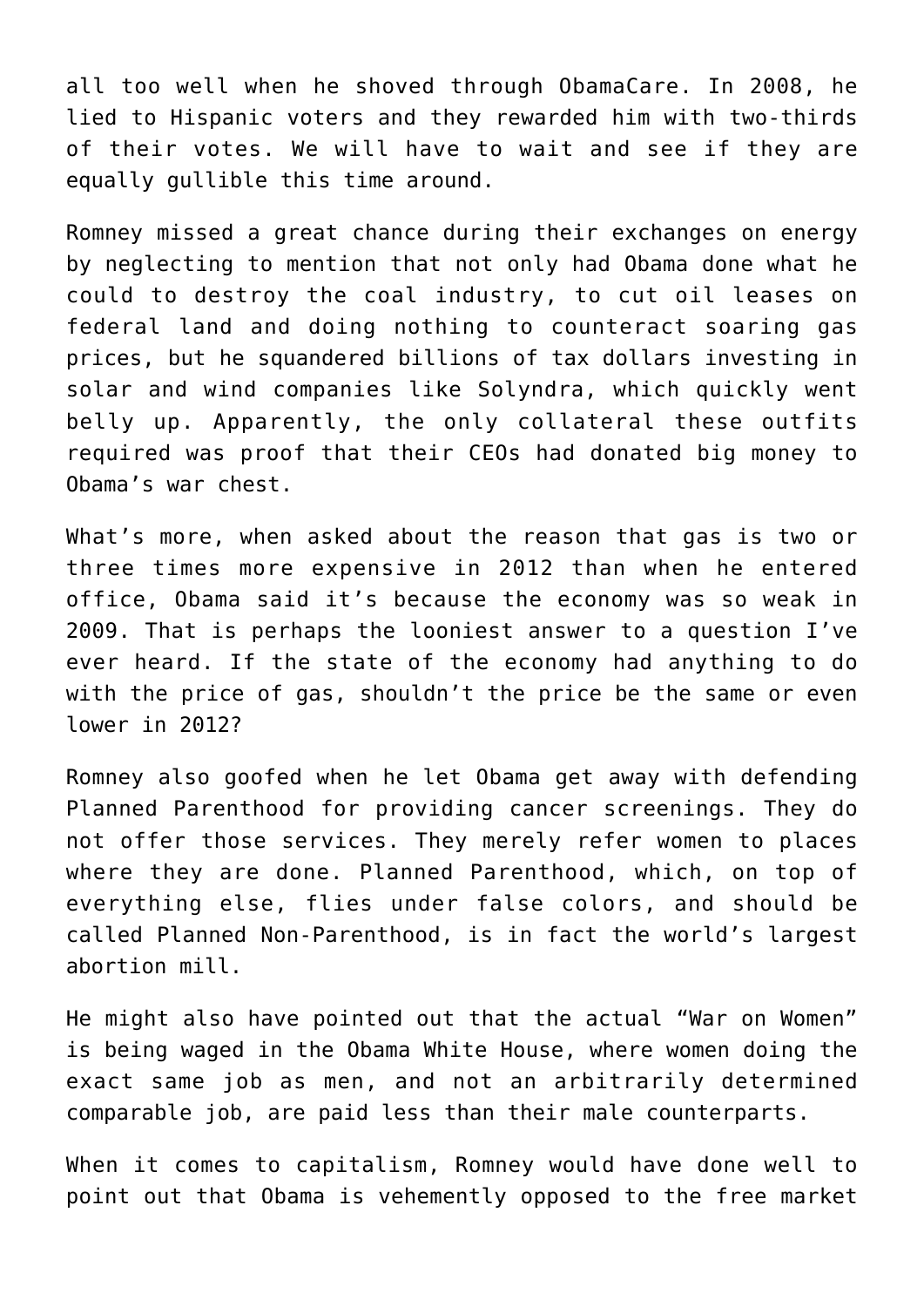version. It's only crony capitalism that makes his eyes light up and his tail wag.

I also thought that Romney should have done more with the first question from the audience. When 20-year-old Jeremy Epstein, who is apparently a college sophomore, asked Obama what sort of job market he could expect two years down the road, Obama gave one of his canned speeches about the way he planned to improve manufacturing in America. Romney should have pointed out that not only had Obama overseen the loss of many such jobs during his term in office, but, as nice and as necessary as factory jobs are, neither Jeremy nor anyone else goes to college in order to wind up working on an assembly line. But because so many of those jobs require union membership, they are the only ones that Obama really cares about.

Finally, although Romney mentioned the fact that the middle class has been buried for the past four years, it would have been nice if he had mentioned that he heard this from none other than Joe Biden.

As everyone knows or should know by now, the reason that Obama bailed out GM with our tax dollars is because he could then screw the bond holders and turn the company over to his groupies at the UAW.

The most offensive moment during the entire debate came when Obama claimed he had described what occurred at Benghazi as a terrorist attack the day after it occurred, and when Romney tried to rebut, the moderator chimed in to say that Obama was telling the truth. If Obama had actually been telling the truth, we wouldn't have needed Ms. Crowley to tell us so. The tipoff would have been the moon turning blue and hell freezing over.

Romney's best moments came when he described his five point plan for restoring America to her full potential and when he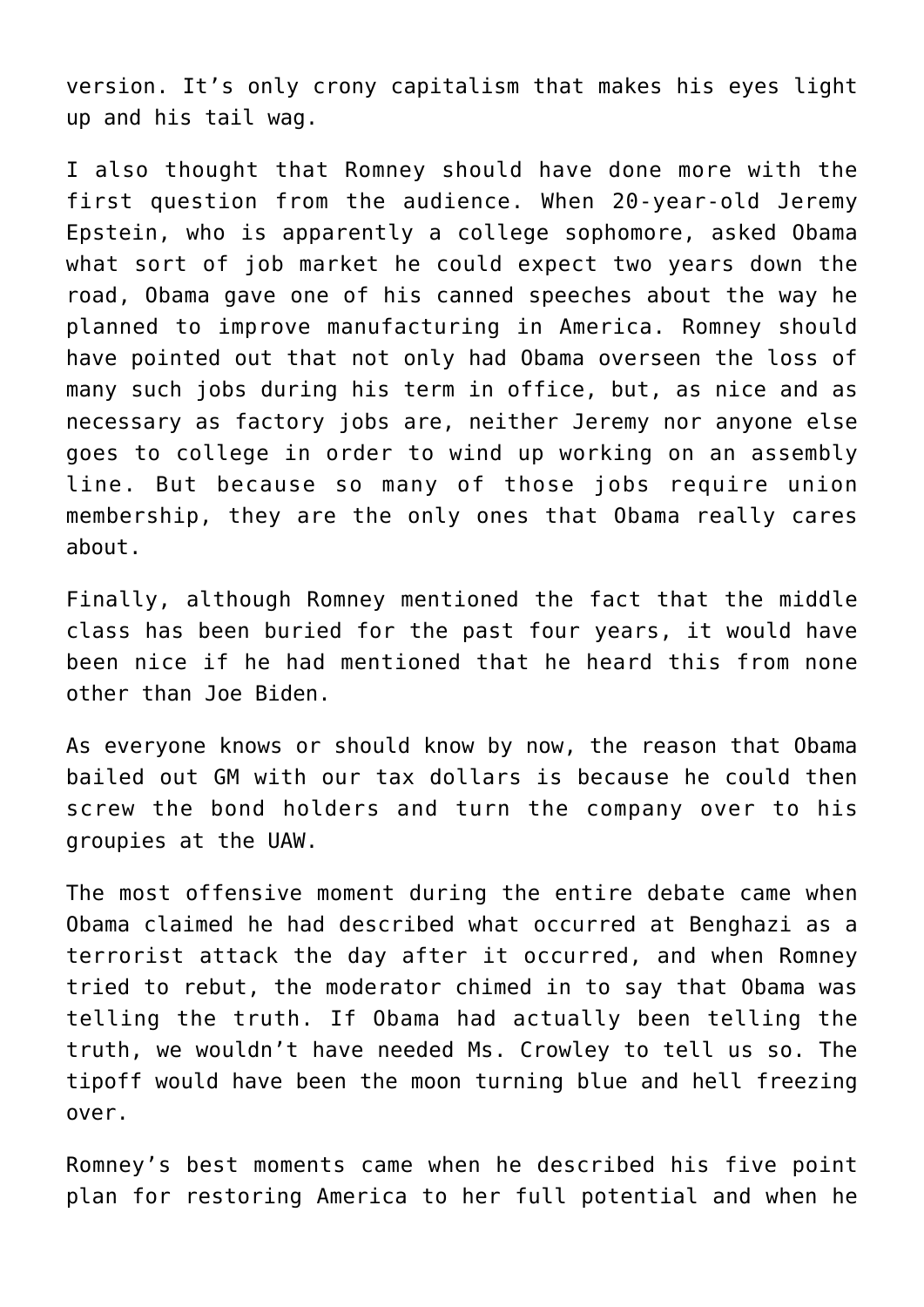described Obama's agenda as "trickle down government."

Where Romney's handlers have let him down is in not providing him with a Reagan-like "There you go again" line with which to underscore every lie Obama tells.

On the other hand, the big story of the evening wasn't anything Romney said. It was the one-two combination of Obama lying and Candy Crowley backing him up.

If Obama had actually described the attack on our Libyan consulate as a terrorist act, why would he have sent out UN Ambassador Susan Rice five days later on five different Sunday news shows to lay the blame on some dumb video? And why would Obama go to the UN a week later and blame the murder of four Americans on that same video?

For that matter, why would Jay Carney deny the true nature of the attack for two entire weeks, pretending that they needed an FBI investigation to get to the bottom of things, when the consulate cameras and Ambassador Stevens' own journal told us everything we needed to know about the non-existent demonstration that allegedly led up to the al-Qaeda attack.

And, finally, why 30 days after 9/11, was smarmy Joe Biden still lying about what had taken place in Libya during his debate with Paul Ryan?

Still, I shouldn't complain. After all, the media has spent four years providing cover for Obama, propping him up and whitewashing his endless lies to the American public. But the one thing they will not abide, we belatedly discovered, is Obama and his stooges lying to them. As a result, instead of the media helping him bury the mess in Libya, they are now helping to bury him.

I found it fascinating that Secretary of State Clinton agreed to go through the motions of falling on her sword for Obama. But that sword was more like a wet noodle. It seems to me that